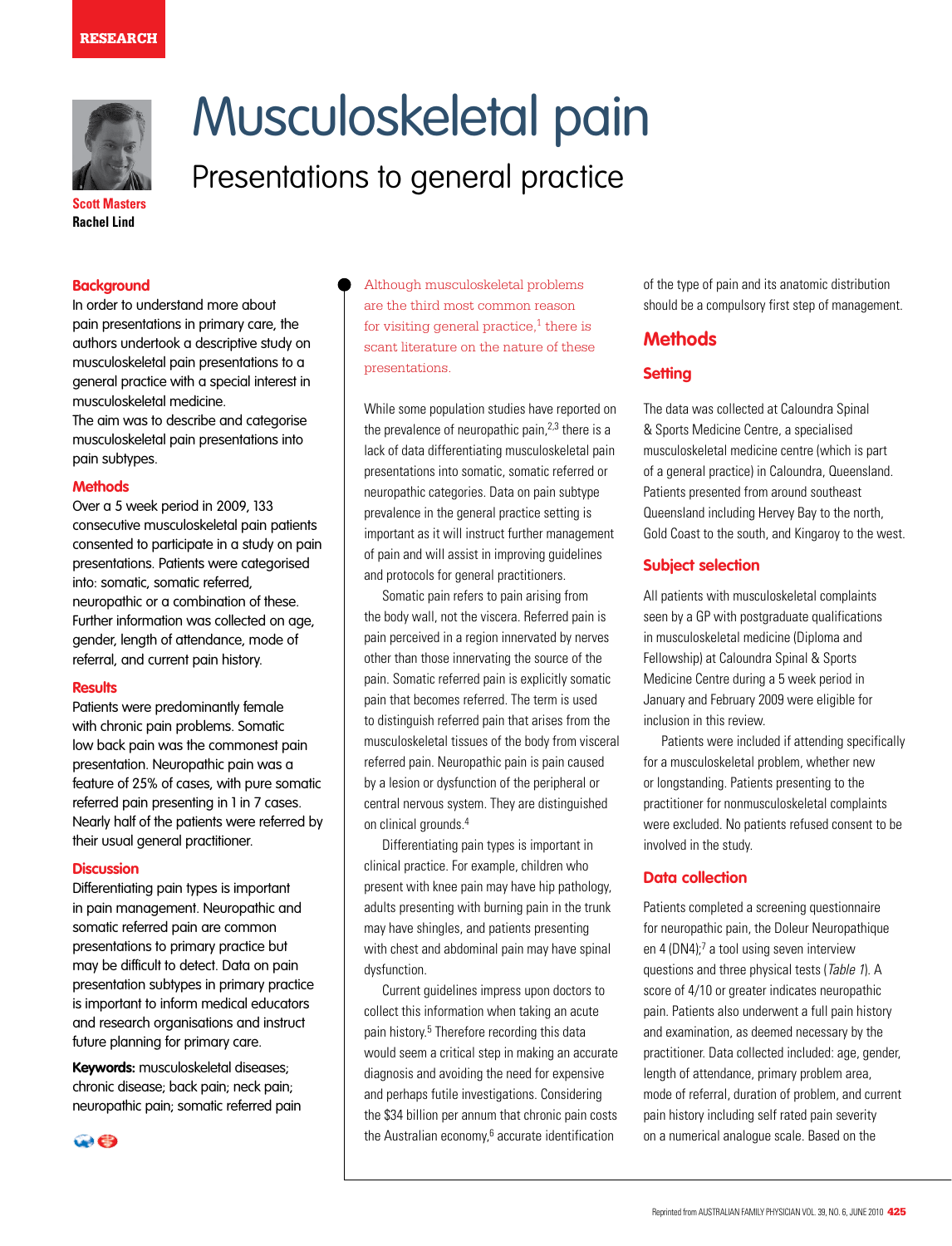#### **Table 1. DN4 questionnaire7**

To estimate the probability of neuropathic pain, please answer 'yes' or 'no' for each item of the following four questions.

| <b>Question 1</b>                                                                   | YES / NO             |
|-------------------------------------------------------------------------------------|----------------------|
| Does the pain have one or more of the following characteristics?                    |                      |
|                                                                                     |                      |
|                                                                                     |                      |
|                                                                                     |                      |
| <b>Question 2</b>                                                                   | YES / NO             |
| Is the pain associated with one or more of the following symptoms in the same area? |                      |
|                                                                                     |                      |
|                                                                                     |                      |
|                                                                                     |                      |
|                                                                                     |                      |
| <b>Question 3</b>                                                                   | YES / NO             |
| Is the pain located in an area where the physical examination may reveal one        |                      |
| or more of the following characteristics?                                           |                      |
|                                                                                     |                      |
|                                                                                     |                      |
| <b>Question 4</b>                                                                   | YES / NO             |
|                                                                                     |                      |
| $Yes = 1 point No = 0 points$                                                       | Patient's score: /10 |
|                                                                                     |                      |

history, examination and the DN4 screening tool (validated for research),7,8 a clinical decision by the musculoskeletal doctor was made as to the type of pain the patient was experiencing: somatic, somatic referred, neuropathic (including radicular), or a mixture of these.

#### **Data analysis**

Data were collated using Microsoft Excel. Where appropriate, data were presented in graph form and described according to means, medians and proportions.

Approval for this research was granted by Griffith University Human Research Ethics Committee.

### **Results**

One hundred and thirty-three consecutive patients with musculoskeletal pain agreed to participate in the study.

Patients were predominantly female (62%) with ages ranging from 12–85 years (Figure 1). Over half of the sample were 55 years of age and over.

#### **Duration**

The duration of the presenting complaint varied from 2 days to 60 years. The median duration was 1 year. Sixteen percent were acute pain patients (12 weeks or less) while 63% had pain of 1 year or longer.

Thirty percent of patients were new to the practice, 16% were previous patients who were presenting with a new complaint, while the remainder (54%) were attending for continuing care of an existing problem.

#### **Area of pain**

Eighteen separate pain regions were identified (Figure 2). Patients were asked to mark the centroid of their main pain on the pain map and then indicate which other body parts the pain spread toward. The most common site was the lower back with or without radiation to the leg (31%), followed by the shoulder (15%) and neck (10%).

Patients identified as having multiple regions of pain (14%) had each region entered individually into the database. Overall there were 207 pain sites identified for 133 patients

#### **Referral**

Almost half of the patients were referred by their GP. Other common methods of referral were self referral (21%) and from physiotherapists (10%) (Figure 3).

## **Pain as result of injury**

One-third of patients identified their problem as being the result of an injury. Over 50% of the

injuries were related to moving and handling. falls and road traffic accidents. Around 10% were sustained during sporting activity.

#### **Severity of pain**

One hundred and thirty-one patients entered a score on the numerical analogue pain scale, the mean score being 5.3 (out of 10).

#### **Type of pain**

The most common type of pain was somatic at just over 50% of cases. Somatic referred and neuropathic made up 13% and 8% respectively, with the remaining 29% of cases having mixed pain types. Of the patients displaying features of mixed pain types, mixed somatic/neuropathic were almost two-thirds and somatic/somatic referred were just over one-third. The total number of patients presenting with neuropathic pain as part of their pain problem represented 25% of the total.

A subgroup of the neuropathic pain was radicular pain, which made up 20% of all the neuropathic pain cases and 5% of the total pain cases. All the radicular pain cases involved the lower limb. Figure 4 shows the breakdown for pain subtypes.



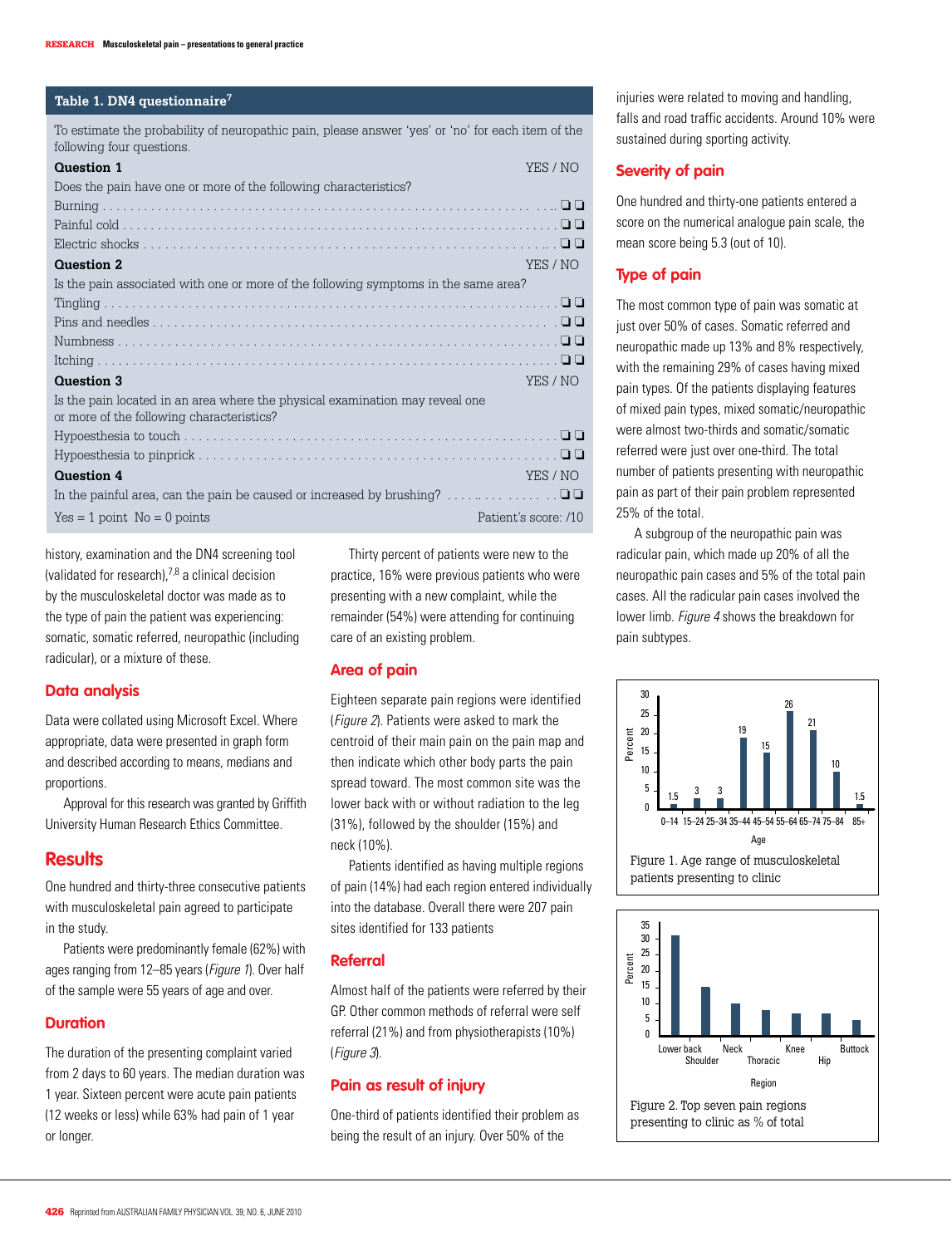

# **Discussion**

The most common reason for presentation to a musculoskeletal medicine practice is persistent somatic low back pain. Women make up almost two-thirds of the presentations. One quarter of the presentations involved neuropathic pain. Almost 1 in 7 presentations was for somatic referred pain.

The majority of patients were referred from their primary GP with the remainder referred from specialists or other health professionals or self referred. Overall most problems were due to persistent pain of moderate pain intensity.

There is currently little, if any, published data examining primary care presentations in terms of pain subtypes. Considering the importance of making an accurate pain diagnosis, this lack of data seems a major oversight. This concern has been raised elsewhere, particularly with regard to preventing mismanagement, minimising iatrogenic problems and improving the quality of research.<sup>9</sup>

The need for better awareness of somatic referred pain by primary health providers has been strongly promoted by others.<sup>10</sup> With nearly 1 in 7 presentations in this study being purely somatic referred pain, it suggests this problem is common. Lack of recognition by primary care doctors could lead to delayed diagnosis and inappropriate treatments in these patients. It has recently been pointed out that mismanagement of somatic referred pain is one of the common pitfalls in the management of chronic nonmalignant pain.<sup>11</sup> Potential advantages of early recognition of somatic referred abdominal, chest and limb pain include more appropriate use of investigations, better targeted management plans, and increased opportunity to lessen disability with an earlier return to full duties both at work and in recreation.



Somatic low back pain was the commonest single pain presentation in this study. Early recognition of acute somatic low back pain and application of evidence based management has been shown to result in less investigation, less ongoing health care needs, less use of medication with less health expenditure and better outcomes in terms of pain, disability and return to work.12,13 Despite this, there still has been no coordinated training of practitioners or students in these proven management guidelines. Guidelines for the other common regions (neck, shoulder, thoracic, knee, hip and buttock) should also be tested and if found to be advantageous then actively promulgated throughout primary care health centres.

Neuropathic pain has distinct diagnostic and management features yet is often misdiagnosed and mismanaged.14 Diagnosis of neuropathic pain is mainly reliant on a detailed history with subsequent confirmation by examination. Our data suggest that this is a frequent problem in primary practice. European authors have recently focused on the importance of the recognition of neuropathic pain in primary practice and the central role GPs have yet to fulfil in the management of neuropathic pain.15

 In Australia there is recognition that current undergraduate training of musculoskeletal medicine is inadequate to meet the current and future needs of our population.<sup>16</sup> There is also awareness of an urgent need to boost primary health care knowledge about pain and pain management.<sup>6</sup> It is apparent in this study that of all referral sources, GPs were most likely to refer patients to a special interest GP for assistance in managing musculoskeletal pain. Better use of special interest GPs for training health professionals may be one way to meet these shortcomings.

# **Limitations of this study**

The main limitation to this study is that it has relied on only one general practice to collect its data and it may not be representative of the broader population. As this particular practice sees many patients presenting with pain, relatively quick collection of a sizeable database was made possible. However, half of the patients were referred from their usual GP so it is likely these patients were more complex than is usual and not representative of most primary practices, with potentially more similarities to secondary care presentations. The extent to which our findings can be generalised to other primary care practices requires further study. It does however give some insights to the type of more complex pain problems that are requiring ongoing care outside the hospital/specialist setting.

 Limitations exist in the measuring tools used in this study. The DN4 has level 4 evidence for its use and, while it has not been formally validated specifically for use in English speaking primary care, it is a widely used and recommended tool.<sup>5</sup> The diagnosis of pain subtypes was performed by the lead author. This was done after collection of a full pain history, examination and completion of the DN4. Independent verification of the diagnosis did not occur which is a potential source of bias.

# **Implications for practice**

- Neuropathic pain is common and may be mixed with somatic pain.
- Somatic referred pain is not uncommon, but has the potential for misdiagnosis.
- There may be potential for increased education to primary care providers in diagnosis of different pain subtypes.
- Further research into the role of postgraduate musculoskeletal trained GPs and their utility in primary health care pain management may be warranted.

#### **Authors**

Scott Masters MBBS, FRACGP, FAFMM, is Director, Caloundra Spinal and Sports Medicine Centre, Queensland. standeven@optusnet.com.au

Rachel Lind MBChB, is an intern,Victoria Hospital, Kirkcaldy, United Kingdom.

Conflict of interest: none declared.